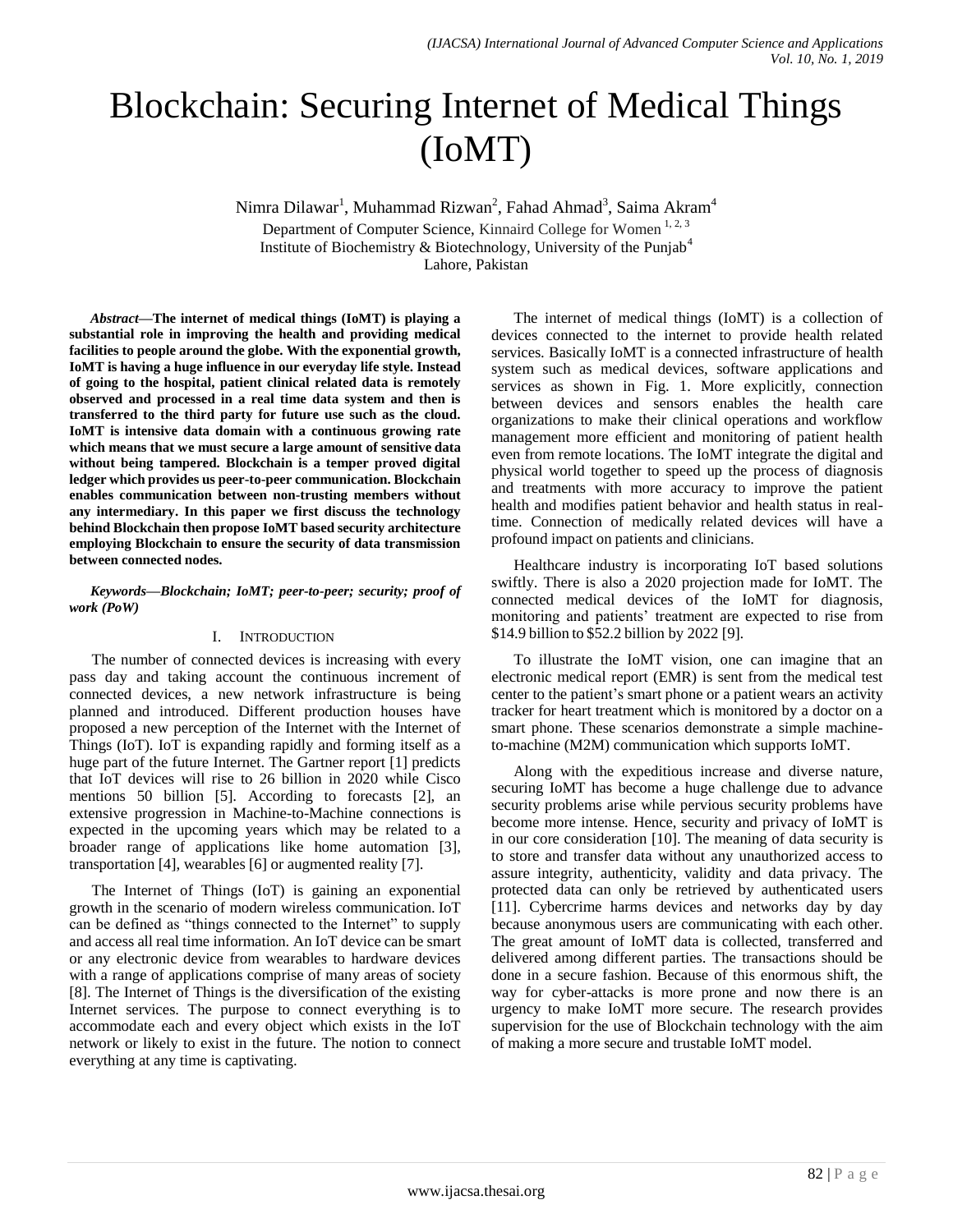

Fig. 1. Internet of Medical Things (IoMT).

# II. AN OVERVIEW OF BLOCKCHAIN TECHNOLOGY

Blockchain is simply a data structure introduced with Bitcoin in 2008 by Satoshi Nakamato [12] which provides unalterable and irremovable transactions by creating a digital ledger. Blockchain is a peer-to-peer technology for distributed data sharing and computing. Blockchain enables the unknown parties to perform different transactions in the network even they don"t trust each other. Blockchain is a type of data structure that can track and store information from the enormous number of devices without any centralized cloud.

Blockchain is a tamper-proof digital ledger that maintains the increasing set of data records. There is no centralized approach and no master computer. Public key cryptography is used in this technology to perform transactions among nodes. The transactions are then stored on a shared ledger. The ledger contained the chain of blocks which are cryptographically connected with each other. It is not possible to change or remove blocks of data that are once recorded on the blockchain ledger.

Blockchain users need to solve a puzzle called proof-ofwork to add new data to the blockchain. The very first block is called "Genesis block". Every N block has hash of the N-1 block Fig. 2. Participants can view the transaction. Viewing the transactions does not mean that everyone can see the actual contact. The actual contact is protected by the private key [13].

The application of blockchain technology goes beyond Bitcoin due to various features [14]. The secure, decentralized and autonomous capabilities of the blockchain make it an ideal solution for IoMT security problems [15]. Blockchain technology has a lot of strengths; few of them are described in Table 1.

## *A. Proof of work (POW)*

The Proof of Work (PoW) [16], a very hard problem computationally and mathematically that makes the blockchain what it is. PoW is a mechanism to determine the chosen peers in the network. It would be not possible to dialog about blockchain without the dialog of PoW. The PoW must be computationally challenging because on the bases of performed work one will get rewards, so it must be difficult. The native objective of the PoW is to evade cyber-attacks. A blockchain network without PoW can be imagined as a user wants to generate DoS attack, he could flood the system with new blocks. This will result in the network congestion and all nodes need to accomplish additional extra work to find a valid block amongst millions of spam blocks. Moreover, the PoW must be an asymmetric task which means easy to verify but hard to resolve. More specifically, a miner must spend much time in solving the hash puzzle, but the other miners in the network can easily and immediately verify the validity of the founded solution.

The hash function is started from consecutive 0 and number of 0"s is added according to the difficulty of the puzzle which is then dynamically adjusted by the network. PoW is a type of hash function that can be done by anybody. Any device can solve the hash problem. This characteristic of Pow makes it a standard system [17].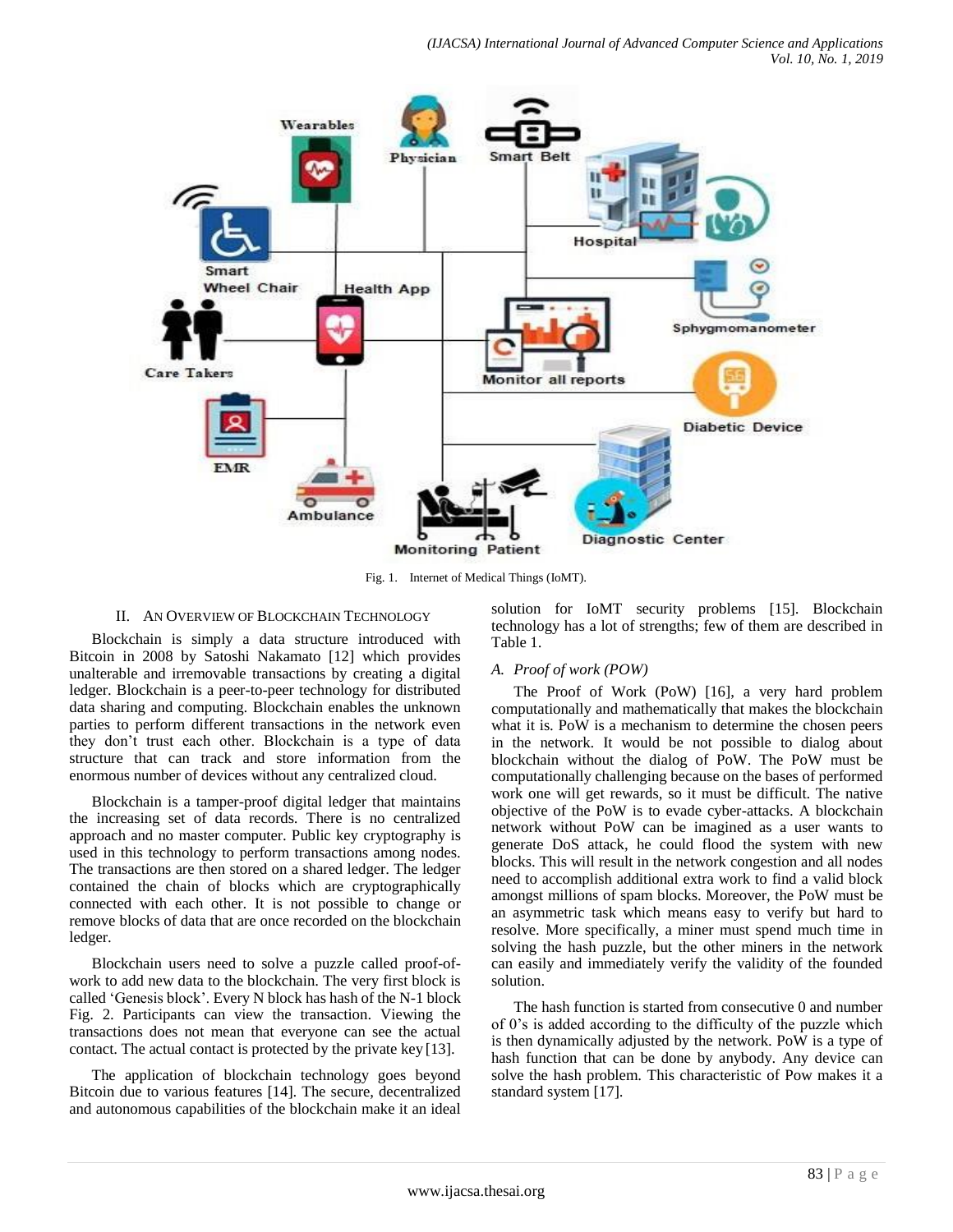*(IJACSA) International Journal of Advanced Computer Science and Applications Vol. 10, No. 1, 2019*



TABLE I. PROPERTIES OF BLOCKCHAIN

| <b>Properties</b>                           | <b>Description</b>                                                                                                                         |  |  |
|---------------------------------------------|--------------------------------------------------------------------------------------------------------------------------------------------|--|--|
|                                             |                                                                                                                                            |  |  |
| Secure and<br>Irrevocable                   | The blockchain is a tamper-proof digital ledger<br>and no one can alter the records which increases<br>the accuracy of records.            |  |  |
| Decentralized Control                       | A decentralized data structure in which no<br>central data hub and no third party has access.                                              |  |  |
| Auditability and<br>Transparency of<br>Data | A copy of all transactions ever occurred is stored<br>in the blockchain and is visible publicly which<br>increases trust and auditability. |  |  |
| Distributed Information                     | To avoid having a central authority, every node<br>connected to the network and each node keeps a<br>copy of each record in blockchain.    |  |  |
| Peer-to-Peer Transaction                    | Blockchain allows the parties to have a peer-to-<br>peer connection without any intermediary.                                              |  |  |
| Decentralized<br>Consensus                  | All nodes of a network confirm the transactions<br>instead of a central node. This breaks the concept<br>of centralized unanimity.         |  |  |

There are other consensus systems such as Proof of Stake (PoS) or Proof of Space (PoSp) in which some nodes are not considered for the mining process because they do not have the basic-needed requirements, whereas in PoW any node can try to solve the problem. Furthermore, PoW makes difficult the addition of new blocks to the chain and the modification of previously added blocks. This means the resilience and safety for the blockchain.

## III. RELATED WORK

Many authors have discussed different solutions to secure IoMT. One of the basic solutions to secure IoMT is data encryption. In encryption, they used encryption algorithms to encrypt plain text, the original message into cipher-text. The cipher-text is then transmitted to the receiver on the public channel. The message is then decrypted on the receiver side. There are different mechanisms for data encryption. Due to limited resources and privacy concerns, a light weighted endto-end key management scheme is introduced by Abdmeziem and Tandjaoui [18] in which keys are exchanged with minimal resource utilization.

From the security point of view, the proposed protocol can provide strong security features as well as the scarcity of resources. Considering the nature of IoT, Gong et al. [19] proposed a solution related to security and privacy protection in current smart healthcare systems. They proposed a prototype system based on lightweight private homomorphism algorithm and an encryption algorithm improved from DES.

Hu et al. [20] introduced a scheme based on cloud computing using IoT sensors which is related to the digital signature, time stamp mechanism and the asymmetric technology to monitor the other personal information. This scheme is very efficient in providing medical services and utilizing less medical resources. Li et al. [21] proposed a secure authentication and the key agreement scheme for a cloudassisted WBAN system based on Diffie-Hellman key exchange. This scheme can create secure channels or ways for the system participants when they register. Security and performance analysis depicts that the above mention schemes can address the challenges faced in the medical care system.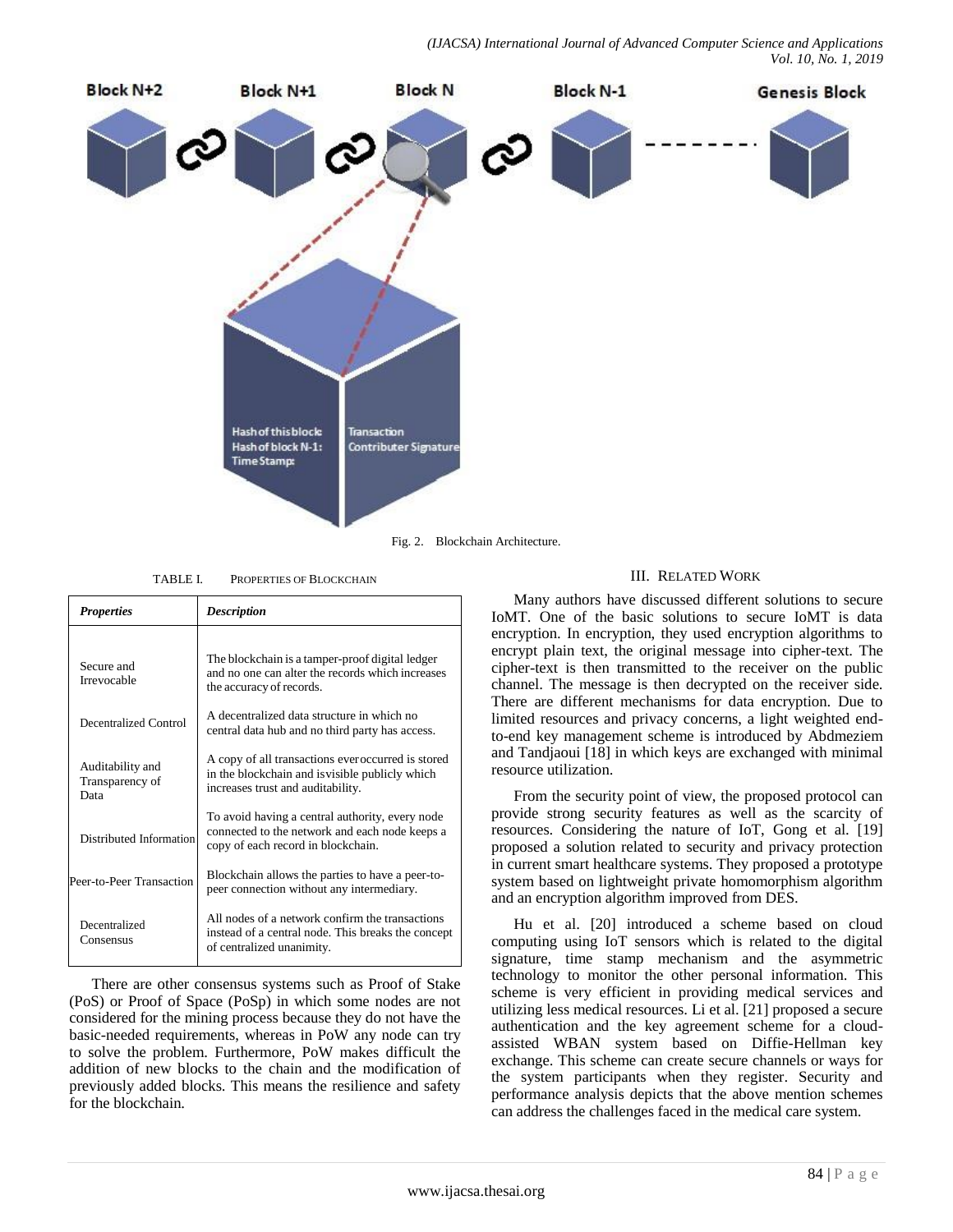Another way to secure IoMT is Access Control. In access control data system defines some polices and identity of a user which prevents an unauthorized user to access data. There are various encryption techniques used in access control, including symmetric key encryption (SKE), asymmetric key encryption (AKE) and attribute-based encryption (ABE). The security of cryptography depends on the size and key generation mechanism. Therefore, the life cycle of the security system is directly relying on the keys [22].

Lounis et al. [23] proposed architecture for medical wireless sensor networks based on cloud. They introduced an access control that supports dynamic and complex security policies which depends on cipher text policy attribute-based encryption (CP-ABE). Li et al. [24] introduced a novel patientcentric outline for data access control to personal health records (PHRs) stored in partially trusted servers. To attain fine grained data access control for PHR they used attributed based encryption (ABE) to encrypt PHR files for each patient to provide high degree security for patient records.

Cloud servers are not fully trusted. Medical health records required consistency and integrity, and these could be compromised if data is deleted or corrupted without authorized access. For the security purpose, the rules for data security are typically specified by the user so that the service provider cannot directly access the contact. In addition, the Trusted Third Party (TTP) with a great reputation which provides the unbiased auditing results can be introduced properly to enable the accountability of cloud service providers and to protect the legitimate benefits of cloud users [25]. For data privacy, sensitive data must be encrypted before transmitting which eliminates traditional data utilization based on the plaintext keyword search. Thus, providing an encrypted cloud data search service is of paramount importance [26].

Privacy information refers to sensitive attributes of a patient including illness and income. In the process of data publication, while considering the distribution characteristics of these original data, it is essential to confirm that the individual attributes of the new dataset are properly processed and protects the patient's privacy [11].

# IV. PROBLEM STATEMENT

Securing information is the major problem in data transmission between networks. The dependency of IoMT applications and platforms on a centralized cloud is compromising security. Our contribution is to propose a secure technique or mechanism to provide confidentiality, authenticity and integrity of data transmission in IoMT with blockchain technology.

## V. BLOCKCHAIN: AN EFFECTIVE SOLUTION

Traditional cloud is compromising security [27] whereas blockchain is secure and irrevocable tamper-proof digital ledger and no one can alter the records which increases the accuracy of records. Cloud provides centralized data structure; however blockchain is a decentralized data structure in which no central data hub and no third party has access. Blockchain provides the auditability and transparency of distributed data which dominates the cloud in terms of security and privacy. Peer to peer transaction is provided by Blockchain without any intermediary and each node conform the transaction instead of central hub.

# VI. PROPOSED METHODOLOGY

Patient related medical history contains personal and sensitive information which attracts people from all sectors of society, including attackers or anyone who wants to retaliate. Such data would be protected and temper proved while transmitting. IoMT devices require gigantic storage infrastructure for real-time processing because of the enormous amount of medical records. Currently, most IoMT institutions store the collected medical data and deploy their application servers in the cloud Fig. 3. As mentioned earlier, the biggest concern in implementing IoMT using the cloud is the data privacy and security. Cloud servers are not fully trusted, and we cannot compromise on it as data could be removed or altered. Devices are sharing critical data with each other and we cannot deny the fact of data leakage.

Blockchain have recently attracted attention of everyone (made popular by the successful Bitcoin) due to many diverse features. A blockchain is a remedy for securing cloud based IoMT [29] [30]. There has been recent interest in providing a secure healthcare and data supervision by utilizing blockchain [28]. A temper-prove distributed ledger (Blockchain) can offer a way to secure the IoMT, by recording the transactions of digital communication.

We proposed architecture as a solution for secure transmission of a patient health reports based on blockchain technology to secure medical data. A decentralized blockchainbased methodology would overcome many of the problems associated with the centralized cloud approach. A blockchain based data structure can be explained as a virtually incorruptible cryptographically connected blocks where critical patient related data can be stored. The blockchain based system is created by connecting computers and all the participants with each other. Fig. 4 describes the blockchain based healthcare system.

The doctor is graphically present in some remote location observing the patient activities and advising the patient through the blockchain based system. The doctor is also analyzing the generated reports in the diagnostic center. The medical precisionist from diagnostic center is uploading the electronic medical reports (EMRs) which are eventually added to the patient's history.

Real time statistical reports are generating in some clinic shared on the distributed ledger and analyzed by the health provider. Patient is also monitored by the practitioner through some wearable tracking devices. Wearable devices sense the changes happened in the patient body and this real time data is sending to the doctor. The doctor then advised the patient according to the condition. Care takers of the patient can also view the patient history. The reports and treatment of the patient is shared on the distributed ledger and viewed by every node of the patient network.

The healthcare providers are monitoring the patient condition by wearables [31]. These devices are embedded with sensors which can observe the patient at any time and can send valuable data over IoMT to the medical practitioners.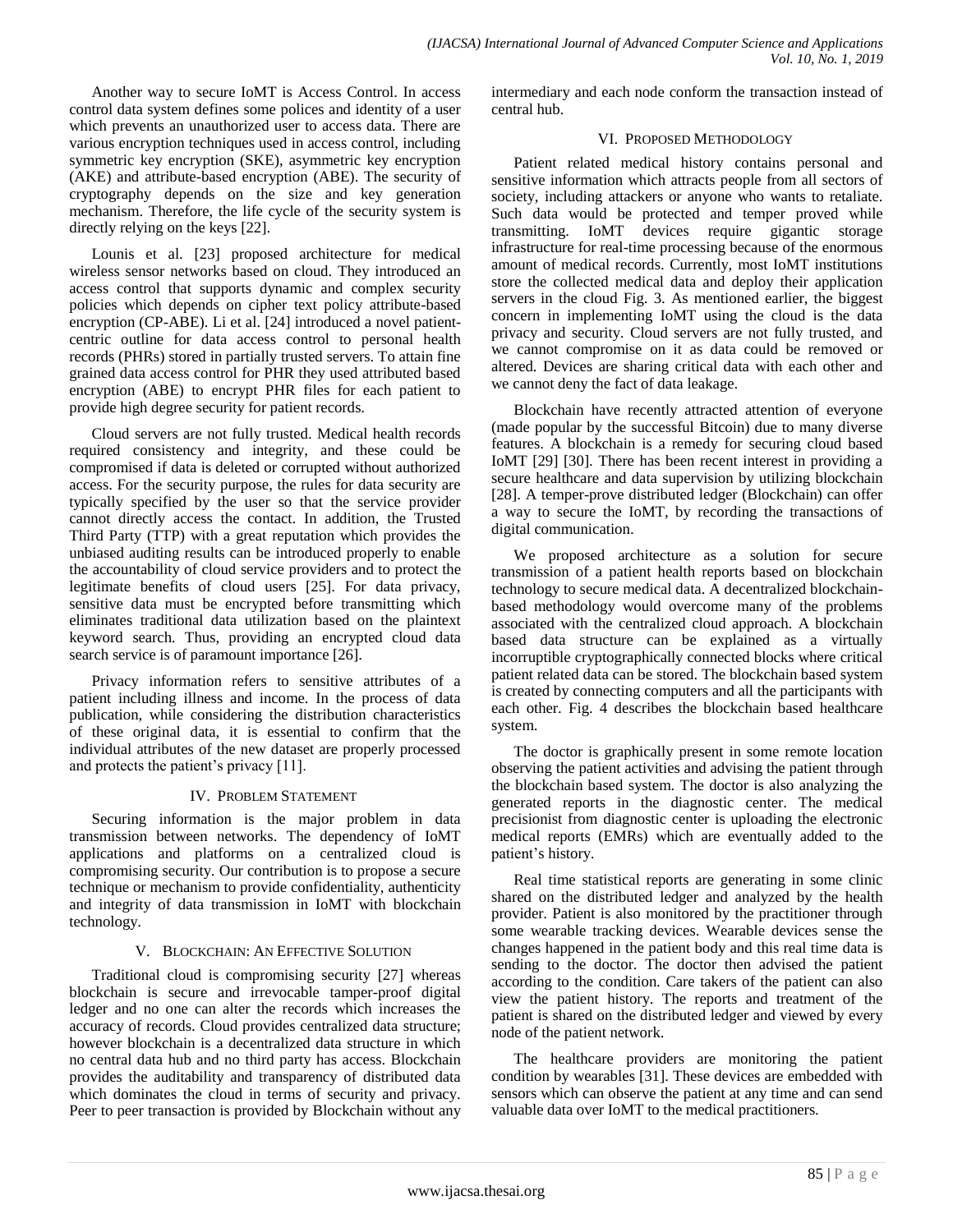Electronic medical reports (EMRs) are basically containing the patient related clinical data which is provided by the patient to the medical practitioner or healthcare provider [32]. These EMRs are confidential and essential to provide the optimum treatment to the patient. Electronic medical reports (EMRs) can

be generated by the diagnostic labs. Diagnostic lab assistant can add electronic medical reports (EMRs) to the blockchain as he is a part of IoMT network. When the new patient record is created, a new block of data is initiated in the patient network Fig. 5.



Fig. 4. Blockchain based IoMT Architecture.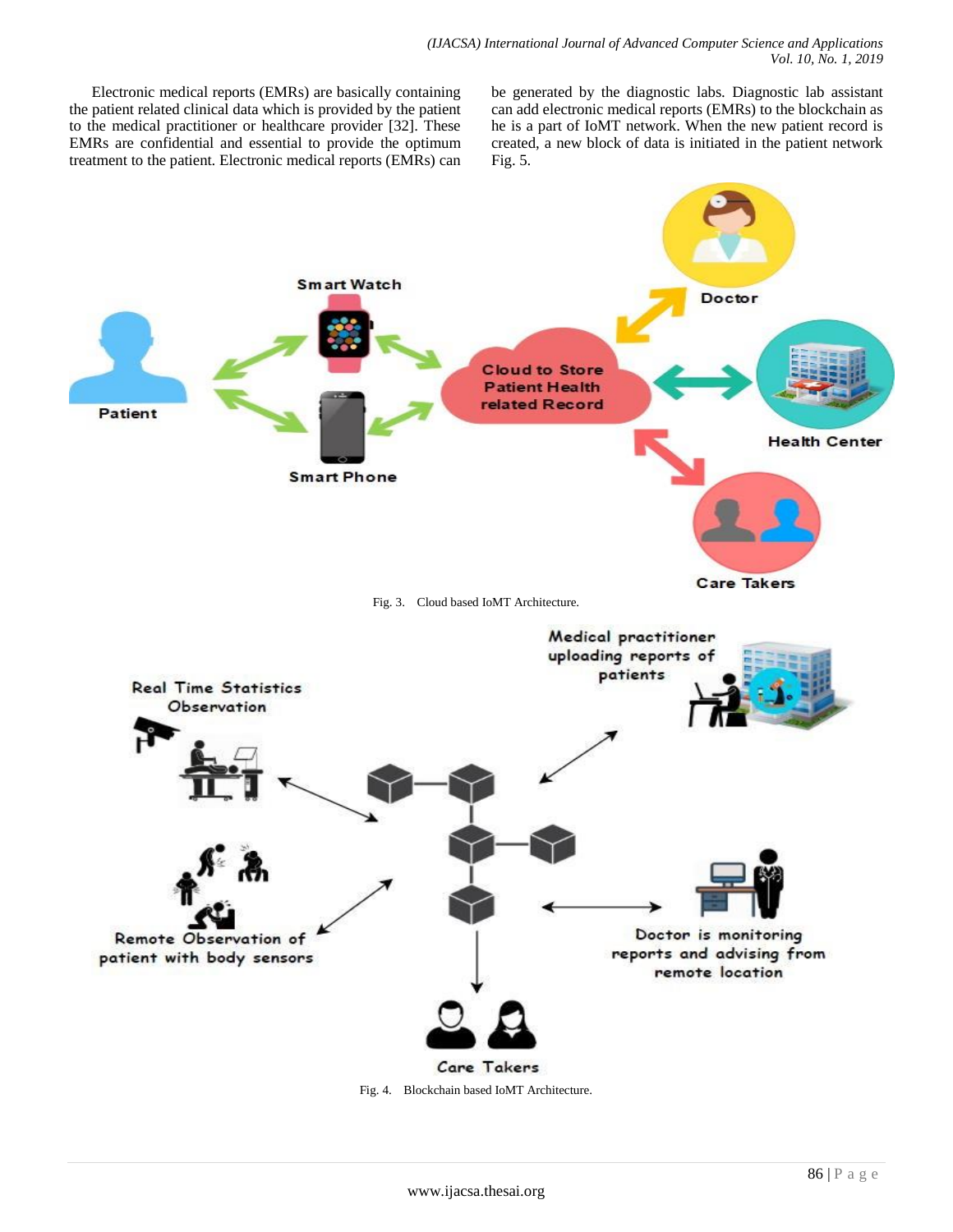#### *(IJACSA) International Journal of Advanced Computer Science and Applications Vol. 10, No. 1, 2019*



Fig. 5. Adding a Block.

The block contains the patient data, time of creation and the information of the initiator of the block. There are some special nodes called miners. These nodes have to perform some working called mining to add a transaction into the network. The approval of the block is based on the proportion of the mining data.

The first miner who solves the mathematical puzzle will get reward. In case a miner reaches the exact solution, it broadcasts the created block into the network. The block is distributed to all peers in the patient network. When the new block is approved by the majority of the peers, it will be inserted into the chain. If this block will not match with the previous block then a fork is generated in the chain and the block is defined as an orphan in the chain. This means that the new block is not match with the previous one and does not belong to the same chain. Once a data block is added to the chain, it cannot be removed or modified without altering the subsequent block. Simply we can say that the modification can be easily detected if anyone try to change the data. Patients' history can be viewed publically in a very authenticated manner with no fear of any alteration.

We can state that reasonably, blockchain design is secure offering the capacity to accomplish decentralized agreement, consistency and flexibility to expected or unexpected attacks. Key benefits of deploying blockchain are given below:

- Purpose of securing medical records cannot be completed without the involvement of a trusted intermediary avoiding a performance bottleneck and a single point of failure.
- Patients can access, and have control over their data and family members can also view the details of their patient condition.
- Distribution of data is accurate, consistent and timely in blockchain.
- Any change happens in the blockchain can easily be visible by all the members of the patient network.
- Any unauthorized alteration can be detected trivially.

Before adding a block into the chain, we must fetch the patient EMR form data base. The following function is taking file name as an input and returns the required file.

```
1: function Load_File (file )
2: read fetch(file) 
3: return read
4: end function
```
To attach a block containing patient data or EMR into the blockchain, medical practitioners must connect to blockchain.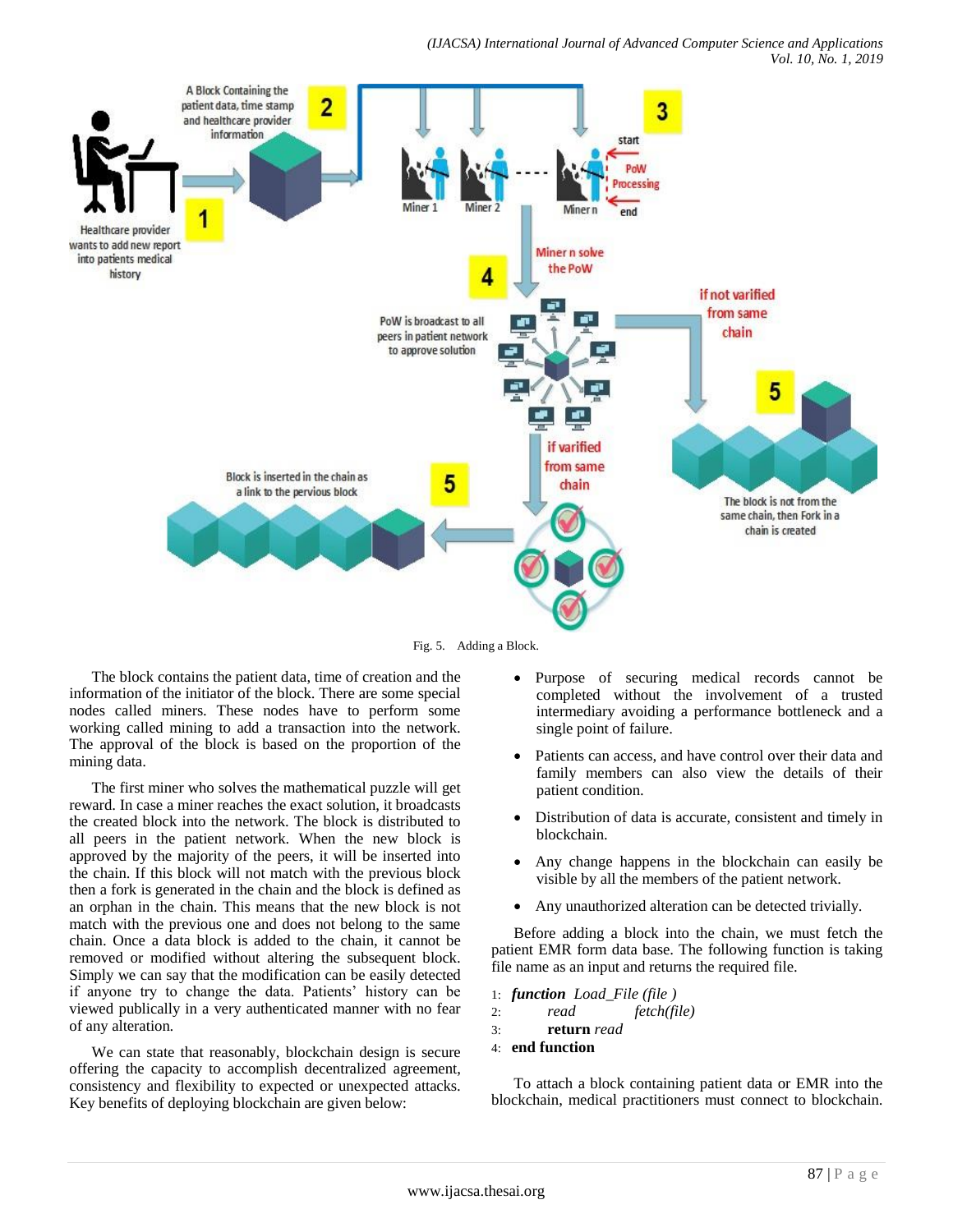The following algorithm is describing that how a block is added into blockchain. The input of the function is the patient name.

*1: function Attach\_block(patient n)*

| 2:<br>connect |  | blockchain |
|---------------|--|------------|
|---------------|--|------------|

- 3: Identity  $\leftarrow$  subscribe(identity)
- 4: read  $\leftarrow$  Load File(n.EMR)
- *5: block*  $\leftarrow$  *create block(read, timestamp, identity)*
- *6: result broadcast(block)*
- *7: if (result are approved)*
- *8: if (block belongs to the same chain)*
- *9: add\_block\_in\_Chain()*
- *10: display (Block is added successfully into the same chain)*
- *11: else*
- *12: add\_block\_in\_Fork()*
- *13: display(Block is added successfully as a fork into the chain)*
- *14: else*
- *15: reject\_block()*
- *16: display (Block is rejected)*

# *17: end function*

The equations are an exception to the prescribed specifications of this template. You will need to determine whether or not your equation should be typed using either the Times New Roman or the Symbol font (please no other font). To create multileveled equations, it may be necessary to treat the equation as a graphic and insert it into the text after your paper is styled.

A medical practitioner will use the above algorithm to add a block into the blockchain.

The following flowchart illustrates the flow of adding a block into blockchain (Fig. 6).

# VII.LIMITATION AND SOLUTION

Blockchain holds the property for storing data without unauthorized modification. However, there are still many obstacles in engaging blockchain in industries. The size of personal healthcare data is a way extensive than the size of the most of public blockchain. One of the major challenges is storing personal healthcare records (PHRs) in the blockchain. The size of the entire blockchain will be tremendous and it is very difficult to manage the huge data which needs to be studied further. Blockchain was originally design to store small data in blocks (Bitcoin). In order to deal with the storage challenges, data would be store in a separate off-chain storage system. Instead of storing the whole data, blockchain only contain hash references for stored data where clinical related data need to be stored off-chain in the traditional database system while immutable hash of the healthcare data are stored on-chain for checking the authenticated access to the off-chain clinical patient records.